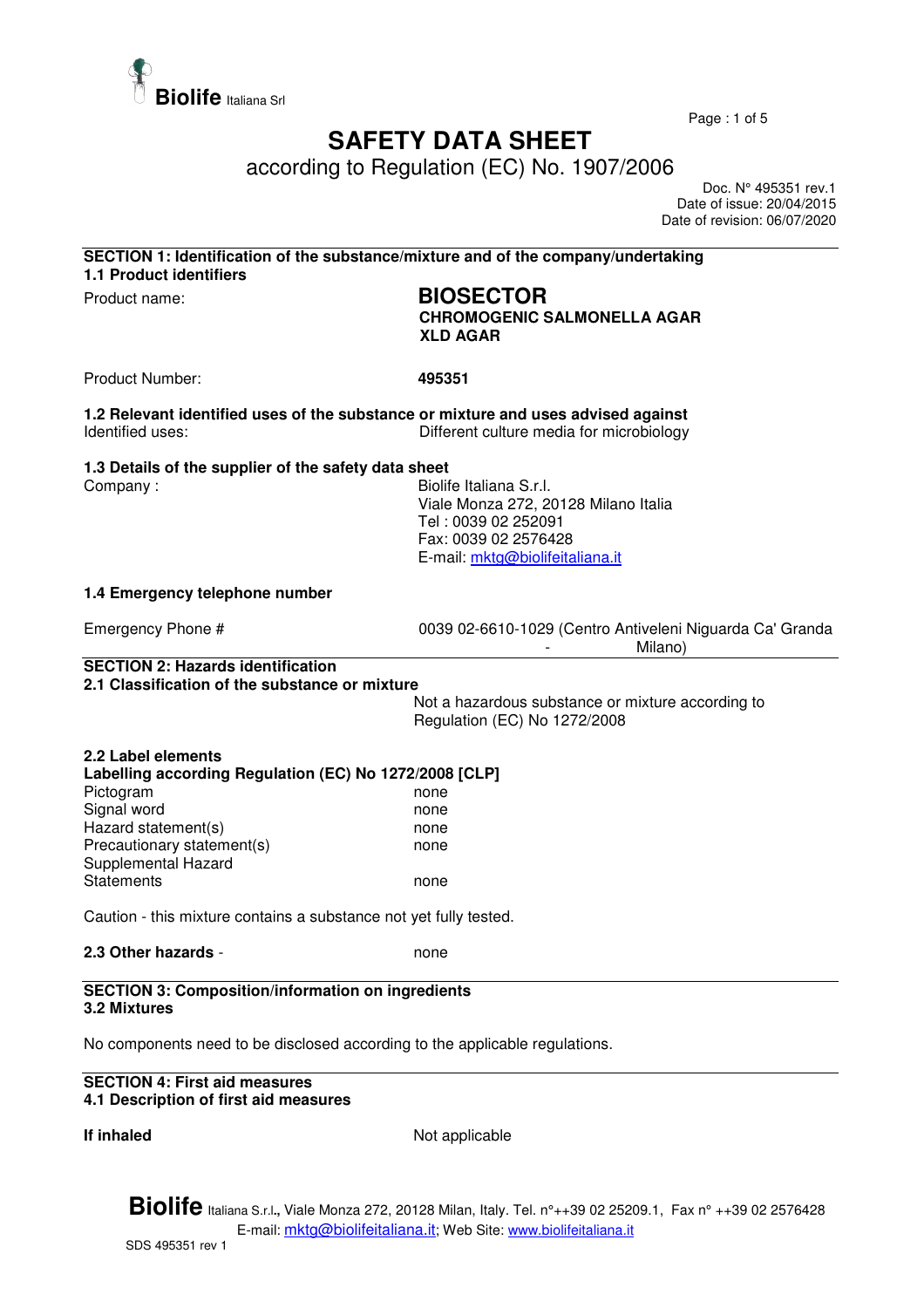

| In case of skin contact                                                                                                           | Page: 2 of 5<br>Wash off with soap and plenty of water.                                                                         |
|-----------------------------------------------------------------------------------------------------------------------------------|---------------------------------------------------------------------------------------------------------------------------------|
|                                                                                                                                   |                                                                                                                                 |
| In case of eye contact                                                                                                            | Rinse thoroughly with plenty of water for at least 15 minutes.                                                                  |
| If swallowed                                                                                                                      | Never give anything by mouth to an unconscious person.<br>Rinse mouth with water.                                               |
| 4.2 Most important symptoms and effects, both acute and delayed                                                                   | To the best of our knowledge, the chemical, physical, and<br>toxicological properties have not been thoroughly<br>investigated. |
| 4.3 Indication of any immediate medical attention and special treatment needed                                                    | no data available                                                                                                               |
| <b>SECTION 5: Fire fighting measures</b>                                                                                          |                                                                                                                                 |
| 5.1 Extinguishing media<br>Suitable extinguishing media                                                                           | Use water spray, alcohol-resistant foam, dry chemical or<br>carbon dioxide.                                                     |
| 5.2 Special hazards arising from the substance or mixture                                                                         | Carbon oxides                                                                                                                   |
| 5.3 Advice for fire-fighters                                                                                                      | Wear self contained breathing apparatus for fire fighting if<br>necessary.                                                      |
| 5.4 Further information                                                                                                           | no data available                                                                                                               |
| <b>SECTION 6: Accidental release measures</b>                                                                                     |                                                                                                                                 |
| 6.1 Personal precautions, protective equipment and emergency procedures                                                           | Prevent container breakage.                                                                                                     |
| <b>6.2 Environmental precautions</b>                                                                                              | Do not let product enter drains.                                                                                                |
| 6.3 Methods and materials for containment and cleaning up                                                                         | Sweep up and shovel. Keep in suitable, closed containers for<br>disposal.                                                       |
| 6.4 Reference to other sections                                                                                                   | For disposal see section 13.                                                                                                    |
| <b>SECTION 7: Handling and storage</b><br>7.1 Precautions for safe handling                                                       | Handle in accordance with good laboratory practice.                                                                             |
| 7.2 Conditions for safe storage, including any incompatibilities                                                                  | Store in cool place. Keep container tightly closed. For<br>storage refer to the temperature indicated on the label.             |
| 7.3 Specific end use(s)                                                                                                           | Apart from the uses mentioned in section 1.2 no other<br>specific uses are stipulated                                           |
| <b>SECTION 8: Exposure controls/personal protection</b><br>8.1 Control parameters<br>Components with workplace control parameters |                                                                                                                                 |

It doesn't contain substances with occupational exposure limit value.

## **8.2 Exposure controls**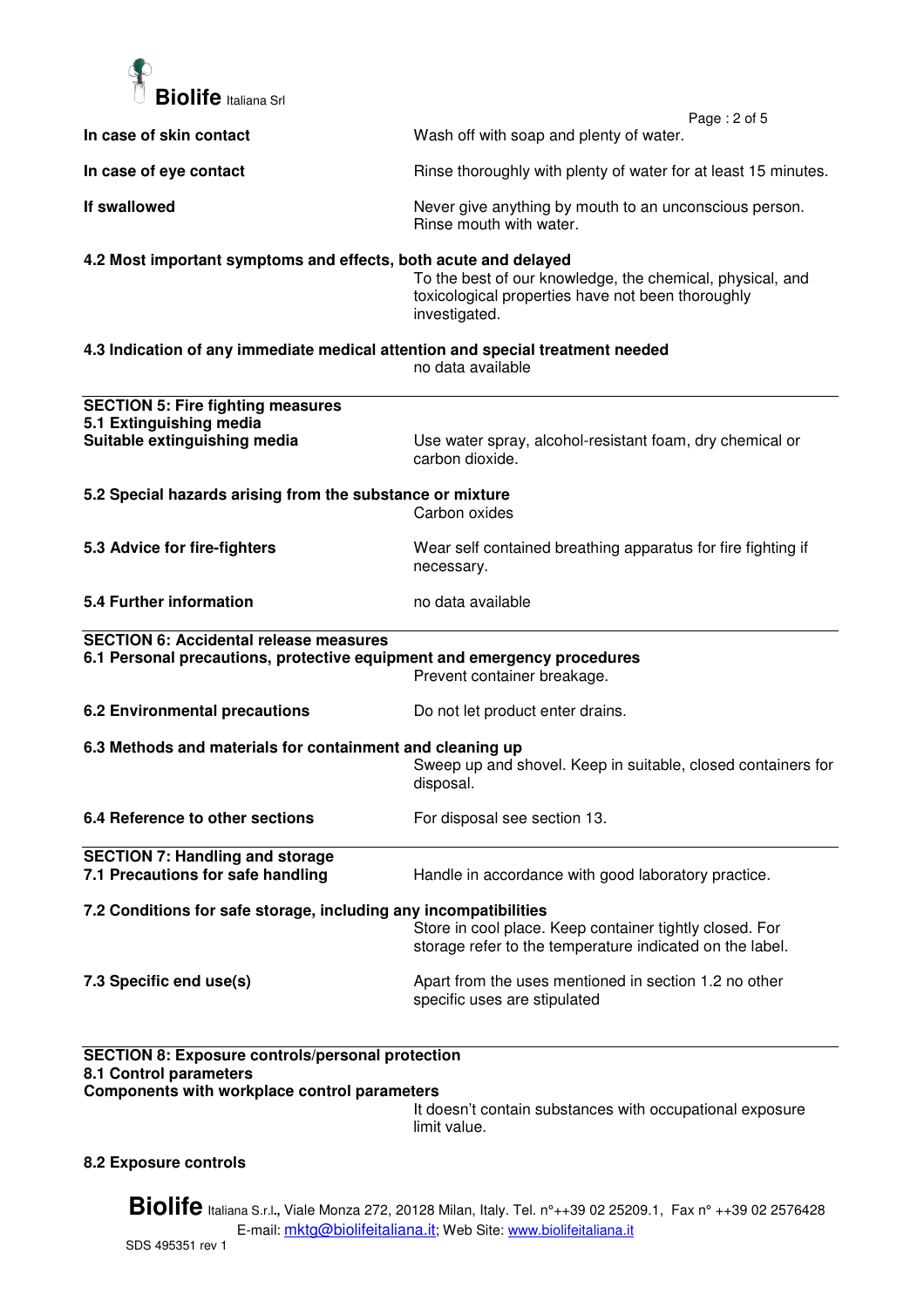

|                                                      | Page: 3 of 5                                                                                                                                                                                                 |
|------------------------------------------------------|--------------------------------------------------------------------------------------------------------------------------------------------------------------------------------------------------------------|
| Appropriate engineering controls                     | Handle in accordance with good industrial hygiene                                                                                                                                                            |
| Personal protective equipment<br>Eye/face protection | Use equipment for eye protection tested and approved under<br>appropriate government standards such as NIOSH (US) or<br>EN 166(EU).                                                                          |
| <b>Skin protection</b>                               | Handle with gloves. Gloves must be inspected prior to use.<br>Use proper glove removal technique (without touching<br>glove's outer surface) to avoid skin contact with this product.<br>Wash and dry hands. |
| <b>Body Protection</b>                               | The type of protective equipment must be selected according<br>to the concentration and amount of the dangerous substance<br>at the specific workplace.                                                      |
| <b>Respiratory protection</b>                        | Respiratory protection is not required.                                                                                                                                                                      |
| Control of environmental exposure                    | Do not let product enter drains.                                                                                                                                                                             |

### **SECTION 9: Physical and chemical properties**

| 9.1 Information on basic physical and chemical properties |                   |  |
|-----------------------------------------------------------|-------------------|--|
| a) Appearance Form:                                       | solid             |  |
| Colour:                                                   | no data available |  |
| b) Odour                                                  | no data available |  |
| c) Odour Threshold                                        | no data available |  |
| d) pH                                                     | no data available |  |
| e) Melting point/freezing                                 |                   |  |
| point                                                     | no data available |  |
| f) Initial boiling point and                              |                   |  |
| boiling range                                             | no data available |  |
| g) Flash point                                            | no data available |  |
| h) Evaporation rate                                       | no data available |  |
| i) Flammability (solid, gas)                              | no data available |  |
| j) Upper/lower                                            |                   |  |
| flammability or                                           |                   |  |
| explosive limits                                          | no data available |  |
| k) Vapour pressure                                        | no data available |  |
| I) Vapour density                                         | no data available |  |
| m) Relative density                                       | no data available |  |
| n) Water solubility                                       | no data available |  |
| o) Partition coefficient: n-octanol/                      |                   |  |
| water                                                     | no data available |  |
| p) Auto-ignition temperature                              | no data available |  |
| q) Decomposition temperature                              | no data available |  |
| r) Viscosity                                              | no data available |  |
| s) Explosive properties                                   | no data available |  |
| t) Oxidizing properties                                   | no data available |  |
| 9.2 Other safety information                              | no data available |  |
| <b>SECTION 10: Stability and reactivity</b>               |                   |  |
| 10.1 Reactivity                                           | no data available |  |
| <b>10.2 Chemical stability</b>                            | no data available |  |
| 10.3 Possibility of hazardous reactions                   | no data available |  |
|                                                           |                   |  |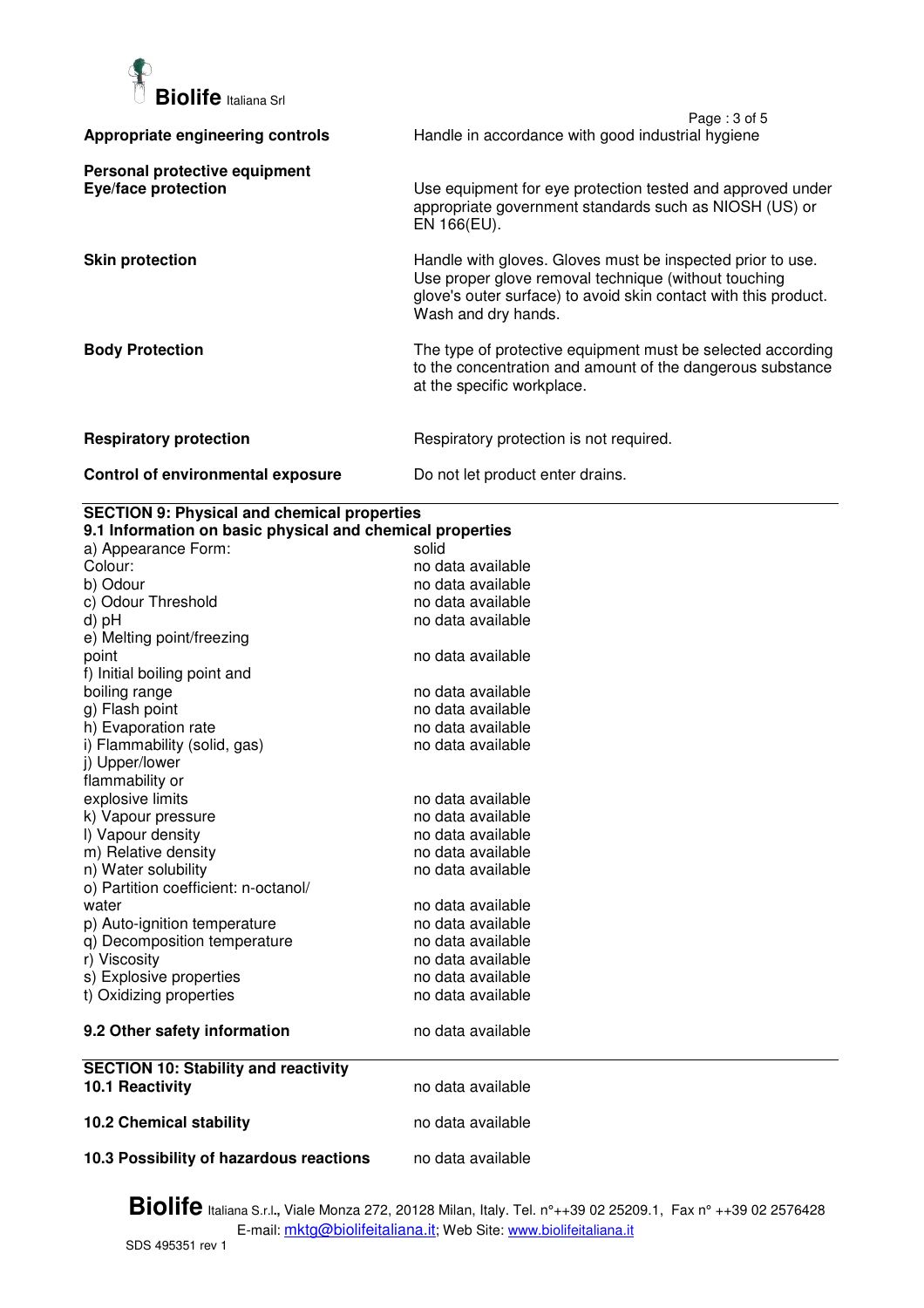

| <b>10.4 Conditions to avoid</b>                                         | no data available                                                                                                                                                   |
|-------------------------------------------------------------------------|---------------------------------------------------------------------------------------------------------------------------------------------------------------------|
| 10.5 Incompatible materials                                             | no data available                                                                                                                                                   |
| 10.6 Hazardous decomposition products                                   | Other decomposition products - no data available                                                                                                                    |
| <b>SECTION 11: Toxicological information</b>                            |                                                                                                                                                                     |
| 11.1 Information on toxicological effects<br><b>Acute toxicity</b>      | no data available                                                                                                                                                   |
| <b>Skin corrosion/irritation</b>                                        | no data available                                                                                                                                                   |
| Serious eye damage/eye irritation                                       | no data available                                                                                                                                                   |
| Respiratory or skin sensitisation                                       | no data available                                                                                                                                                   |
| Germ cell mutagenicity                                                  | no data available                                                                                                                                                   |
| Carcinogenicity                                                         | IARC: No component of this product present at levels greater<br>than or equal to 0.1% is identified as probable, possible or<br>confirmed human carcinogen by IARC. |
| <b>Reproductive toxicity</b>                                            | no data available                                                                                                                                                   |
| Specific target organ toxicity - single exposure<br>no data available   |                                                                                                                                                                     |
| Specific target organ toxicity - repeated exposure<br>no data available |                                                                                                                                                                     |
| <b>Aspiration hazard</b>                                                | no data available                                                                                                                                                   |
| <b>Potential health effects</b>                                         |                                                                                                                                                                     |
| <b>Inhalation</b>                                                       | no data available                                                                                                                                                   |
| Ingestion                                                               | no data available                                                                                                                                                   |
| Skin                                                                    | no data available                                                                                                                                                   |
| <b>Eyes</b>                                                             | no data available                                                                                                                                                   |
| <b>Signs and Symptoms of Exposure</b>                                   | To the best of our knowledge, the chemical, physical, and<br>toxicological properties have not been thoroughly<br>investigated.                                     |
| <b>Additional Information</b>                                           | RTECS: no data available                                                                                                                                            |
| <b>SECTION 12: Ecological information</b><br>12.1 Toxicity              | no data available                                                                                                                                                   |
| 12.2 Persistence and degradability                                      | no data available                                                                                                                                                   |
| 12.3 Bio accumulative potential                                         | no data available                                                                                                                                                   |
| 12.4 Mobility in soil                                                   | no data available                                                                                                                                                   |
| 12.5 Results of PBT and vPvB assessment                                 | no data available                                                                                                                                                   |

Page : 4 of 5